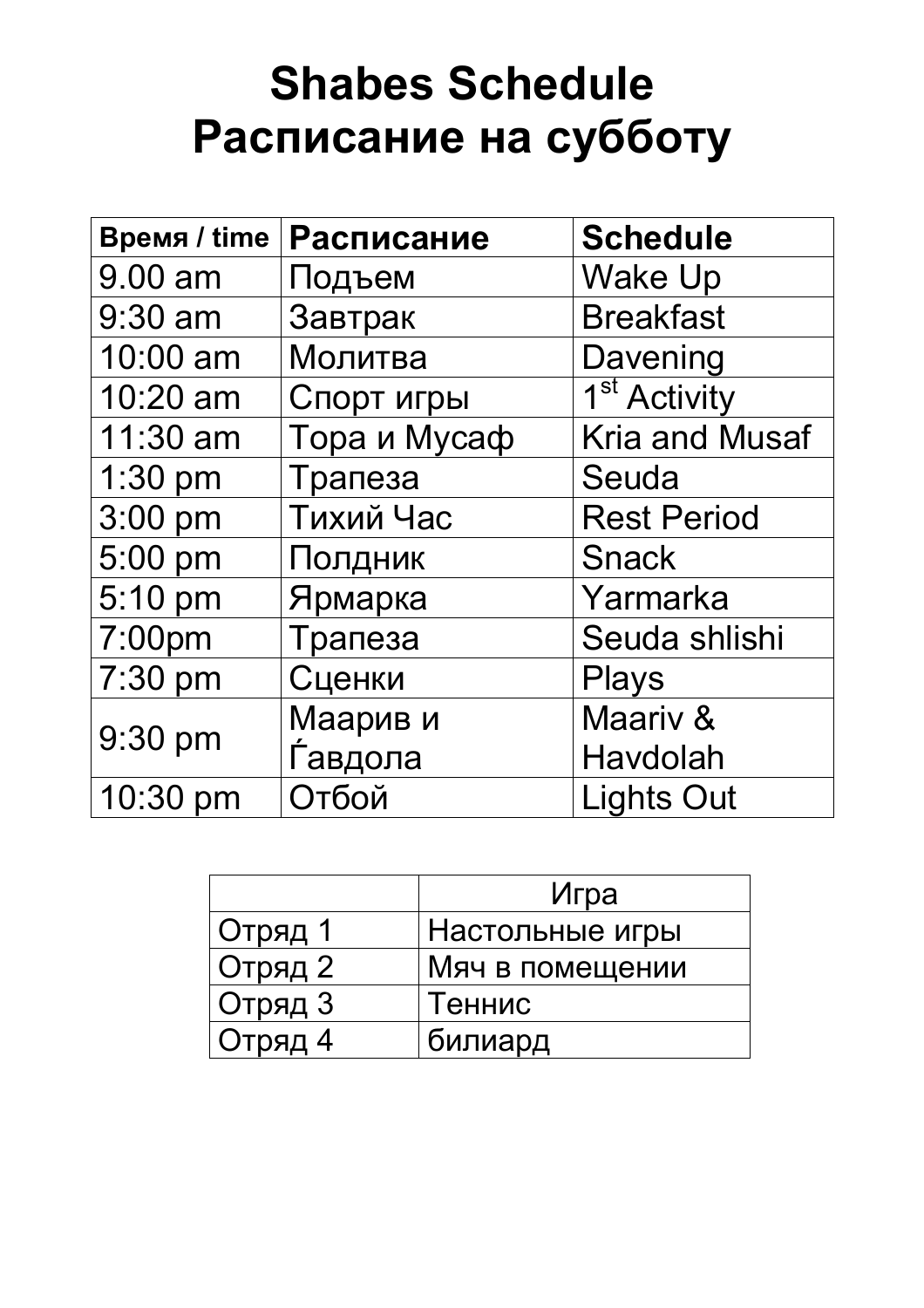| <b>Begins</b> | <b>Ends</b> | Camp Schedule from Sochi 5763-2003               |  |
|---------------|-------------|--------------------------------------------------|--|
| 7:20          | 8:00        | Shachris For Staff (opt.)                        |  |
| 8:05          | 8:30        | Wake up + clean up $*$                           |  |
| 8:30          | 8:50        | Line up (older bunks will leave in middle)       |  |
| 8:50          | 9:15        | Davening (LT will help out with tefilin)         |  |
| 9:20          | 9:50        | <b>Breakfast</b>                                 |  |
| 9:55          | 10:55       | $1st$ Activity (L.C.)                            |  |
| 11:00         | 12:00       | 2nd Activity (L.C.)                              |  |
| 12:00         | 1:00        | 3rd Activity (L.C.)                              |  |
| 1:15          | 1:25        | Line up lunch (older kids go to lunch)           |  |
| 1:25          | 2:10        | Lunch (teach song)                               |  |
| 2:10          | 3:30        | Rest period -M.B.P. (LT will help test)          |  |
| 3:35          | 4:35        | 4 <sup>th</sup> Activity                         |  |
| 4:40          | 4:55        | Poldnick (snack time take and leave)             |  |
| 5:00          | 6:00        | 5 <sup>th</sup> Activity                         |  |
| 6:00          | 6:10        | Wash up (brake)                                  |  |
| 6:15          | 6:45        | Aleph Beis (L.C. for kids that know A.B.C.       |  |
| 6:50          | 7:00        | Line up for Minchah                              |  |
| 7:00          | 7:20        | Minchah (Entire Camp)                            |  |
| 7:20          | 7:55        | Supper                                           |  |
| 8:00          | 9:00        | Night Activity                                   |  |
| 9:00          | 9:10        | Vtoroy Uzhin (second snack)                      |  |
| 9:45          | Dev. A      | Lights out Learning teachers will tell stories** |  |
| 9:15          | 9:45        | Dev. B special activity                          |  |
| 10:15         |             | Dev. B lights out                                |  |
| 9:15          | 10:15       | Dev. $C - 6$ <sup>th</sup> activity              |  |
| 11:00         |             | Lights out section c                             |  |
|               |             |                                                  |  |

**\* every so often there will be prizes for good clean up \*\* section A in rooms at 9:30**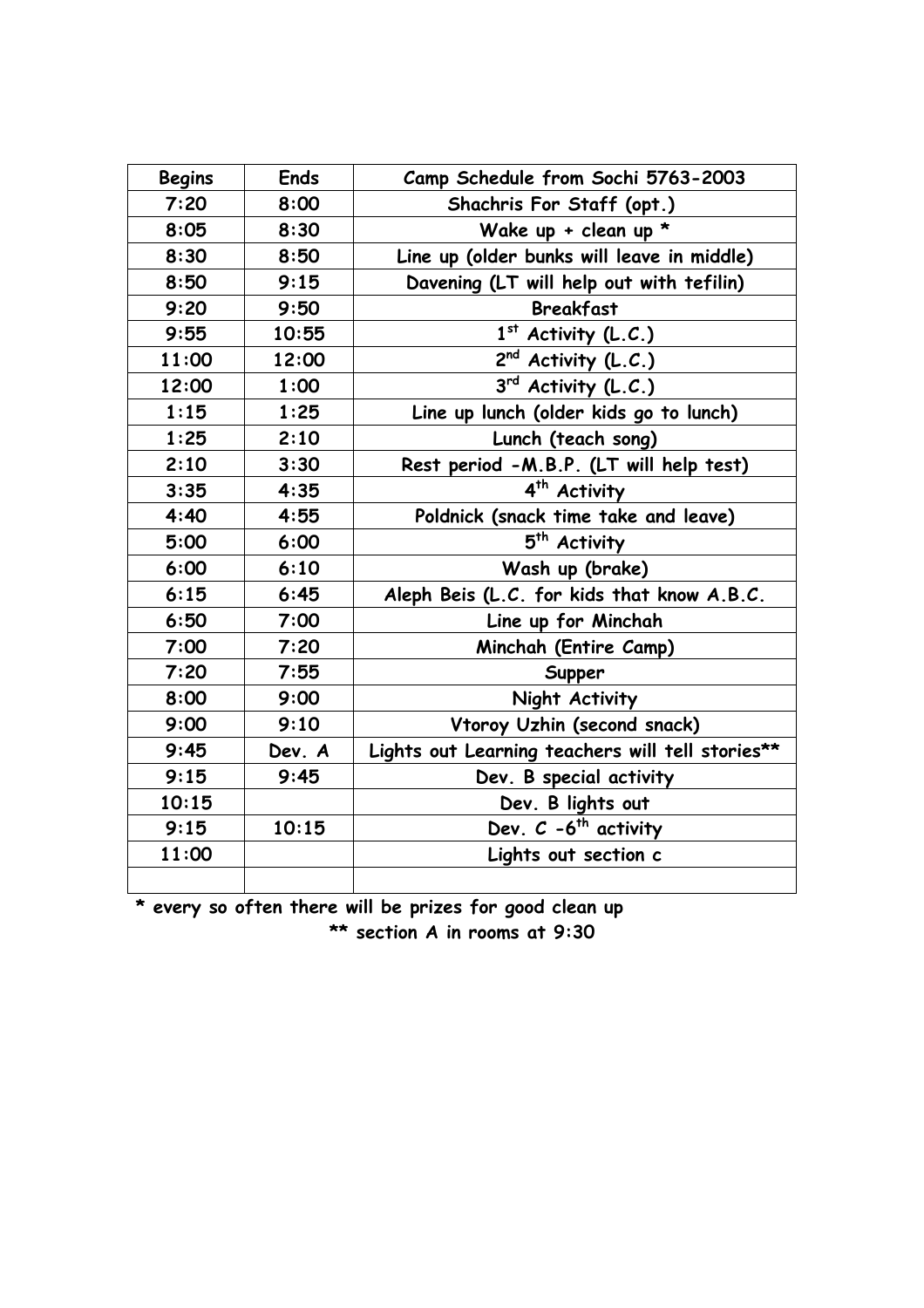## **Schedule for weekly day**

| <b>Время / time</b> | Расписание         | <b>Schedule</b>          |  |  |
|---------------------|--------------------|--------------------------|--|--|
| 8:10 am             | Подъем             | Wake Up                  |  |  |
| 8:40 am             | Линейка            | Line Up                  |  |  |
| 9:00 am             | Молитва            | Davening                 |  |  |
| 9:30 am             | Завтрак            | <b>Breakfast</b>         |  |  |
| 10:00 am            | Спорт №1           | 1 <sup>st</sup> Activity |  |  |
| $11:00$ am          | Спорт №2           | $2nd$ Activity           |  |  |
| $12:00$ pm          | Цивойс Ѓашем       | <b>Tzivos Hashem</b>     |  |  |
| $1:10 \text{ pm}$   | Лотерея            | Raffle                   |  |  |
| $1:30$ pm           | Обед               | Lunch                    |  |  |
| $2:00 \text{ pm}$   | Тихий Час          | <b>Rest Period</b>       |  |  |
| $3:00 \text{ pm}$   | Сироп              | Oxygen Bubbles           |  |  |
| 3:01 pm             | Магазин            | <b>Store</b>             |  |  |
| 3:30 pm             | Спорт №3           | 3 <sup>rd</sup> Activity |  |  |
| 4:30 pm             | Полдник            | <b>Snack</b>             |  |  |
| 4:40 pm             | Спорт №4           | $4th$ Activity           |  |  |
| $5:50 \text{ pm}$   | Урок               | LC                       |  |  |
| $6:50$ pm           | Линейка            | Line Up                  |  |  |
| $7:00 \text{ pm}$   | Ужин               | Supper                   |  |  |
| $7:30$ pm           | Вечерняя программа | Night Activity           |  |  |
| $9:00 \text{ pm}$   | Второй ужин        | Night Snack              |  |  |
| $9:30 \text{ pm}$   | Подготовка ко сну  | Get ready for bed        |  |  |
| $10:00 \text{ pm}$  | Отбой              | Lights Out               |  |  |